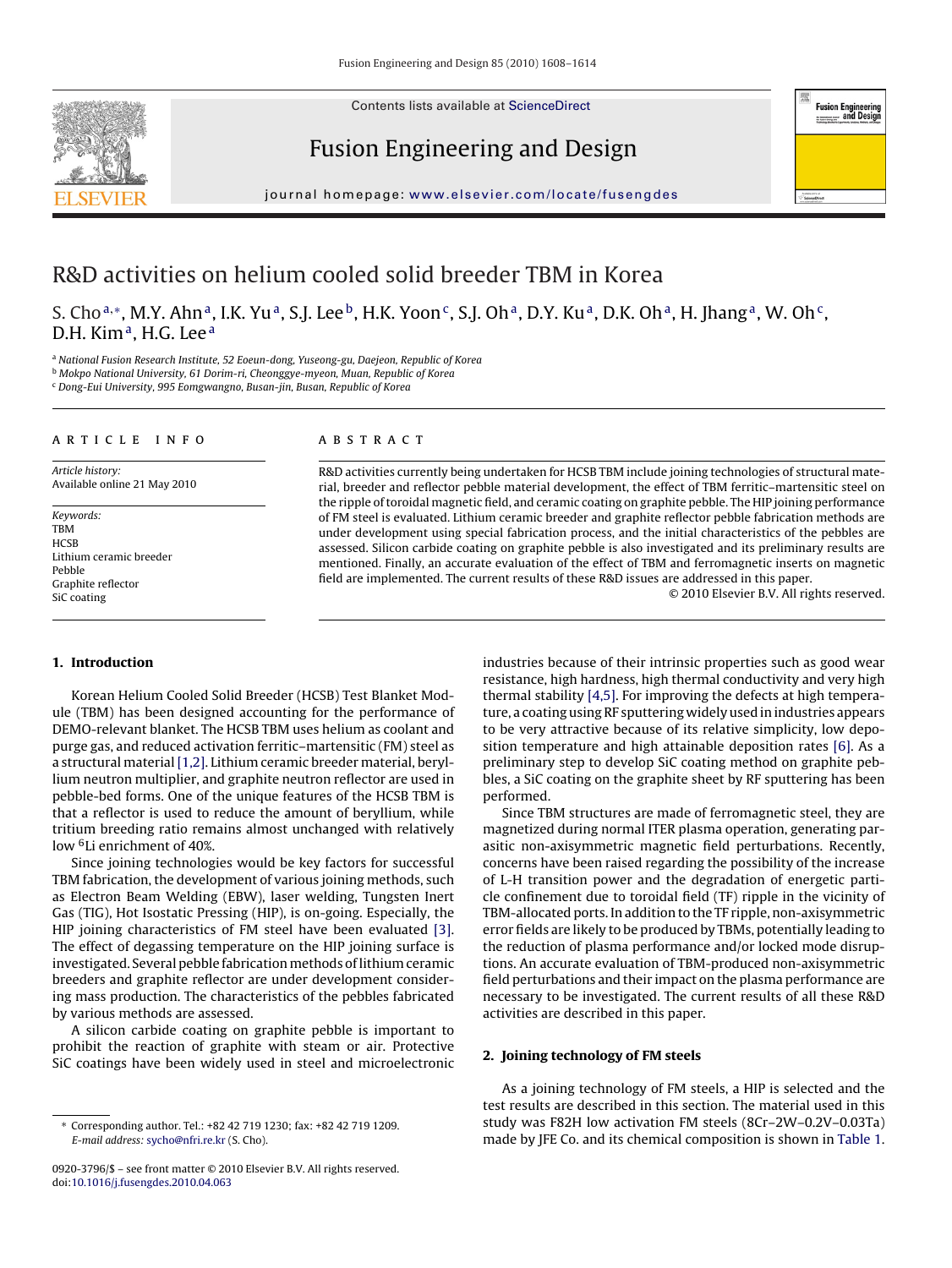<span id="page-1-0"></span>

| Table 1                                                                    |
|----------------------------------------------------------------------------|
| Composition of F82H manufactured by JFE Techno-Research Corporation (wt%). |

|  |  |  |  | C Si Mn S Cr W V Ta Ti N                                                   |  |
|--|--|--|--|----------------------------------------------------------------------------|--|
|  |  |  |  | $0.09$ $0.09$ $0.08$ $0.004$ $7.93$ $1.81$ $0.19$ $0.03$ < $0.001$ $0.001$ |  |

This material was normalized at 960 ◦C for 30 min followed by air cooling and tempered at 750 ◦C for 90 min followed by air cooling.

The joining surface was mechanically polished to be less than  $1 \mu$ m roughness (Ra) to make sure of high quality joining [\[7\]. I](#page--1-0)n order to observe the effect of degassing temperature, test specimens were degassed in the vacuum condition of  $10^{-3}$  Torr at temperatures of 500, 600 and 700 $\degree$ C for 2 h. And then, these specimens were HIPped at 1100 ◦C, 100 MPa for 2 h. After HIP process, to control the grain size and to reduce the residual stress, they are normalized and tempered at 960 ◦C for 0.5 h and 760 ◦C for 1.5 h, respectively.

As a result of microstructure observation, the ASTM grain size number of the specimens after HIP joining is about 6 while that of as-received F82H is about 8–9. It is thought that the coarsening of prior austenite grain (PAG) size is caused by tantalum carbide dissolving during HIP process [\[8,9\].](#page--1-0) In the HIP interface, second phase particles such as small islands were observed by SEM-BSE (Back Scattered Electron) mode as shown in Fig. 1. These second phase particles seem oxides generated from residual oxygen or segregated carbide during HIP process. The distribution of these particles is independent of degassing temperature as shown in this figure. It may need more detailed analysis in order to find the reason for the formation of these particles.

Compared with as-received F82H, the tensile properties (tensile strength, yield stress and total elongation) of HIP bonded specimens were reduced by 5% due to the increase of PAG size and there was a slight dependency on degassing temperature. Also, it was found based on the Charpy impact test that the impact energy was decreased with increasing degassing temperature as shown in Fig. 2. It shows the importance of degassing temperature in the HIP process of FM steels.

#### **3. Pebble fabrication technology**

Pure and fine  $Li<sub>2</sub>TiO<sub>3</sub>$  powder was synthesized by a polymer solution method. The synthesized powder, which has an average particle size of 0.5  $\mu$ m and specific surface area of 25 m<sup>2</sup>/g, was mixed with D.I. water and ball milled for several hours. The dried  $Li<sub>2</sub>TiO<sub>3</sub>$  slurry was significantly agglomerated because of the ultra-fine particles. The agglomerates were enough strong to handle for further process. The agglomerates were sieved by #10 and #14 screen mesh and mechanical polished for good sphericity. The mechanical polishing was conducted with a #220 SiC paper. The granulized powders were put between two SiC papers and rubbed



**Fig. 2.** Charpy impact energy of HIP bonded specimens.

by upper SiC paper handled by polishing machine. The pressure and speed on the rubbing process were important for optimum condition. The polished powders showed a good sphericity. However, the strength was not enough for the application. The polished Li<sub>2</sub>TiO<sub>3</sub> pebbles were sintered at 900 °C for desirable strength. The pre-sintered pebbles were polished again for more improvement of sphericity. In the 2nd polishing, the rub pressure and speed were more increased. After the 2nd polishing, the pebbles showed excellent sphericity, and were sintered at 1250 ◦C for 1 h. The sintered pebbles showed almost pure  $Li<sub>2</sub>TiO<sub>3</sub>$  phase in the XRD analysis and the measured compressive load for fracture was about 143 N. [Fig. 3](#page--1-0) represents the photographs of the synthesized  $Li<sub>2</sub>TiO<sub>3</sub>$  powder, granular-type  $Li<sub>2</sub>TiO<sub>3</sub>$  powder and  $Li<sub>2</sub>TiO<sub>3</sub>$  pebbles after 1st and 2nd polishing process. The XRD pattern of  $Li<sub>2</sub>TiO<sub>3</sub>$  pebbles is shown in [Fig. 4.](#page--1-0)

In the case of graphite pebbles, rod-type graphite was used for mass production. The long-rod graphite with the diameter of 2 mm was cut to 2 mm length. The cut rods were mechanical polished through two-step process. In the first step, #80 SiC paper was used for polishing. In the polishing process, more increased pressure and lower speed were applied than the  $Li<sub>2</sub>TiO<sub>3</sub>$  pebble process for grinding the angle of the graphite rods. In the second step, #220 SiC paper was used for the surface polishing of graphite pebbles. In this process, the pressure was decreased and the speed increased in comparison with the first step. The fabricated pebbles showed almost pure graphite phase in the XRD analysis and the measured compressive load for fracture was about 52 N. In [Fig. 5,](#page--1-0) the photographs of the graphite rods after cutting, and graphite pebbles polished by #80 SiC paper and #220 SiC paper are represented. The XRD pattern of graphite pebbles is shown in [Fig. 6.](#page--1-0)



**Fig. 1.** SEM-BSE micrographs of HIP interfaces with degassing temperatures: (a) 500 °C, (b) 600 °C, and (c) 700 °C.